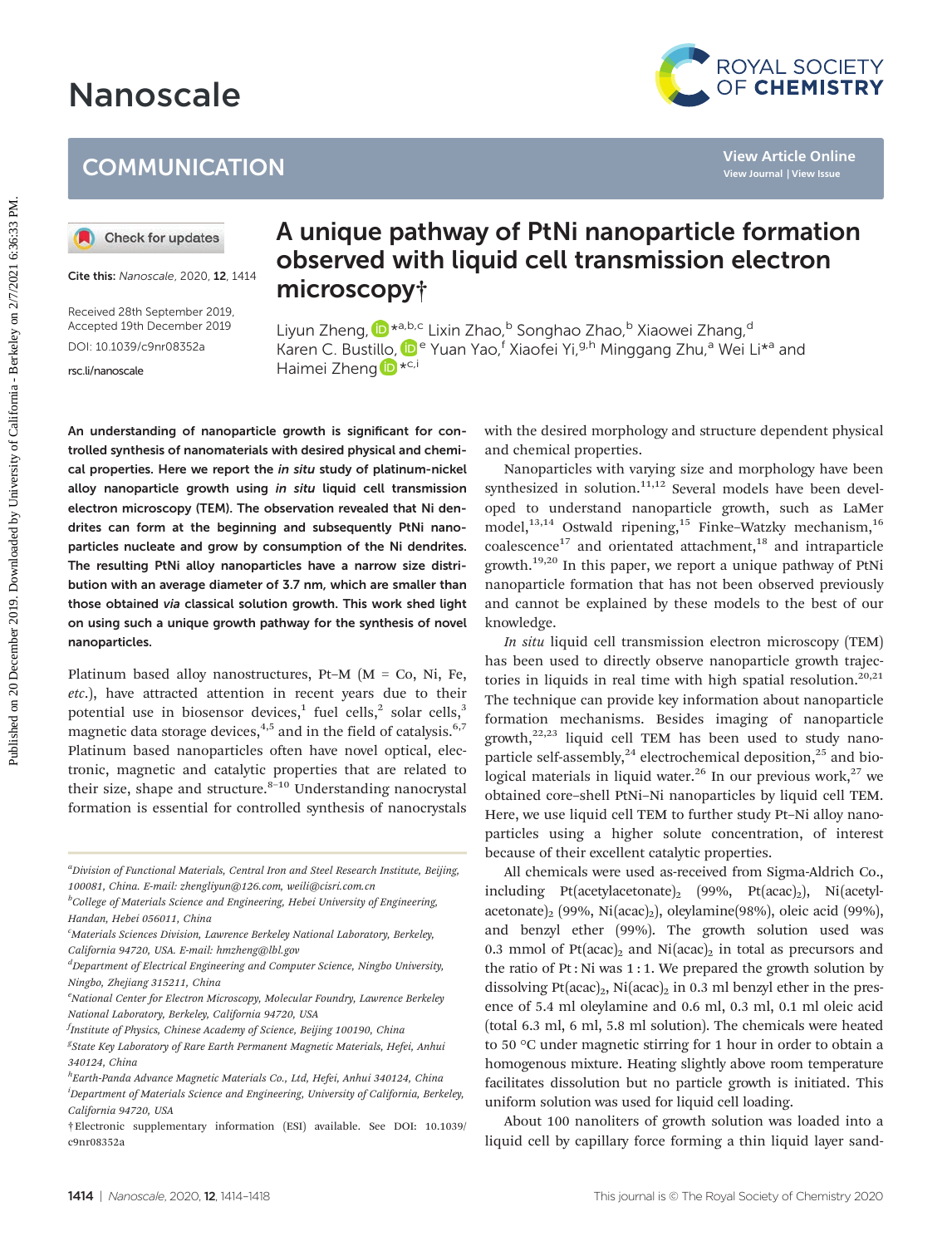wiched between two silicon nitride membranes.<sup>17</sup> The in situ TEM studies were performed using a JEOL 3010 TEM with a  $LaB<sub>6</sub>$  cathode operating at 300 kV. Nucleation and growth was initiated by the electron beam and the electron beam dose rate in the range of 2000–4500  $e^{-}$  Å<sup>-2</sup> s<sup>-1</sup>. Inside each liquid cell several movies were recorded in different locations. Complimentary ex situ TEM studies were performed using a FEI F20 Tecnai instrument equipped with a Gatan image filter operating at 200 kV, a FEI 80–300 Titan operating at 200 kV with a Bruker Quantax energy-dispersive X-ray spectrometry (EDS) detector and a JEOL ARM200F Cs Corrected S/TEM with electron energy loss spectrometer (EELS). Detailed descriptions of liquid cell preparation and imaging conditions can be found in the ESI.†

When Pt(acac)<sub>2</sub> and Ni(acac)<sub>2</sub> dissolved in 0.3 ml benzyl ether in the presence of 5.4 ml oleylamine and 0.6 ml oleic acid (total 6.3 ml solution), the solute concentration was 0.045 M, we obtained PtNi nanoparticles directly (see ESI Movie S1<sup>†</sup>). When Pt(acac)<sub>2</sub> and Ni(acac)<sub>2</sub> dissolved in 0.3 ml benzyl ether in the presence of 5.4 ml oleylamine and 0.3 ml oleic acid, the solute concentration was 0.05 M, we observed a twostage growth of PtNi nanoparticles, including the initial formation of Ni dendrites and the subsequent growth of PtNi alloy nanoparticles. When  $Pt(acac)_2$  and  $Ni(acac)_2$  dissolved in 0.3 ml benzyl ether in the presence of 5.4 ml oleylamine and 0.1 ml oleic acid and the solute concentration was 0.052 M, we also obtained the similar two-stage growth of PtNi nanoparticles. So, the critical concentration for the two-stage growth should be a range between 0.045 M and 0.05 M. All the above experiments performed under an electron beam dose rate of 3510  $e^-$  Å<sup>-2</sup> s<sup>-1</sup>. We have changed the electron beam dose rate in the range of 2000–4500 e<sup>-</sup> Å<sup>-2</sup> s<sup>-1</sup> and found that the dendrite and followed nanoparticles growth speed increased with the increase of electron beam dose rate, which has less effect on the morphologies of dendrite and the followed nanoparticles. **Nanoscale**<br> **Examples the control of the control on 20** December 2019. The control of the control of the control of the control of the control of the control of the control of the control of the control of the control of

The two-step growth behaviour and the growth kinetics are shown in Fig. 1 (also see ESI Movie S2†). Sequential images show the development of Ni dendrites from nanoparticles during the early stage followed by the formation of many PtNi nanoparticles in the central regions of the dendrites. The area of the Ni dendrite changes with time and is plotted in Fig. 1B, which shows that dendrites grow quickly and their area increases to approximately  $9710 \text{ nm}^2$  in 40 seconds. The number of PtNi nanoparticles and the particle size evolution are plotted as a function of time in Fig. 1C with black and blue lines, respectively. Most nanoparticles grow by atomic attachment forming spheres, while some nanoparticles coalesce with one or more neighbor particles experiencing shape changes. All PtNi nanoparticles are of spherical shape eventually. The growth of PtNi nanoparticles proceeds by consuming the Ni dendrites gradually. In the end, only the outer parts of the Ni dendrite remain.

The kinetics of particle growth follows  $R/R_0 \sim t^{\beta}$ , where R is the radius of nanoparticle,  $R_0$  is the critical radius of nuclei of nanoparticle, and  $\beta$  is the growth exponent.<sup>28</sup> The average



Fig. 1 Growth trajectory during the two-stage dendritic pathway resulting in PtNi nanoparticles. (A) Sequential images captured during the growth process; (B) area of dendrite versus time; (C) plot of particle numbers (black dot) and particle size evolution (blue square) as a function of time; (D) size distribution of nanoparticles.

growth exponent of the nanoparticles,  $\beta$ , is calculated to be 0.14 (Fig. 1C blue), falling in the region of diffusion-limited growth of the Lifshitz-Slyozoy-Wagner model.<sup>28</sup> This type of growth is consistent with other reports on nanoparticle growth in a TEM liquid cell.<sup>29,30</sup> Fig. 1D shows the particle size distribution, where an average diameter of 3.7 nm is obtained.

Fig. 2 shows that at the initial stage dendritic nanostructures are formed (also see ESI Movie S2†). The selected area electron diffraction (SAED) pattern of the dendrites (in Fig. 2A) best matches with the Joint Committee on Powder Diffraction Standards (JCPDS) card 45-1027 (also see ESI Fig. S1 and Table S1<sup>†</sup>), a hexagonal Ni structure.<sup>31</sup> We further performed electron energy loss spectroscopy (EELS), which shows the Ni L-edge from a dendrite is consistent with that of the Ni  $L_3$ - $L_2$  edge (Fig. 2C).<sup>32</sup>

Fig. 3 shows the X-ray energy dispersive spectroscopy (EDS) maps of the dendrites and the initial formation of PtNi nanoparticles at the center and corners of the Ni dendrites. In the



Fig. 2 Ni dendrite (A) TEM; (B) SAED of dendrite region; (C) measured EELS spectrum from dendrite showing the Ni L-edge of dendrite in (A) synthesized in the initial stage (blue) and a reference Ni L3–L2 edge (black, bottom spectrum, ref. 32).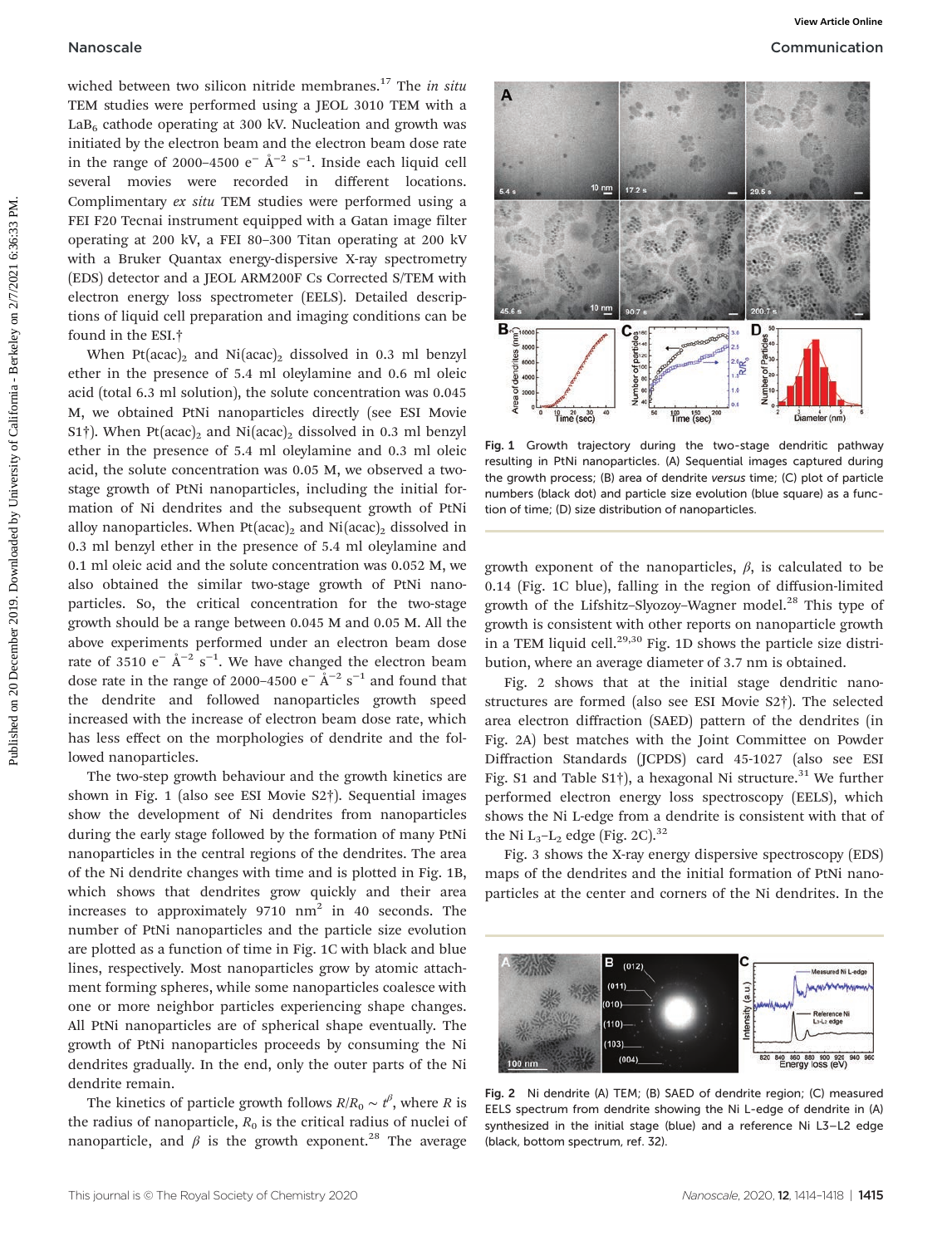

Fig. 3 STEM-HAADF image and elemental EDS maps for (A) a small dendrite, (B) part of a large dendrite with Pt–Ni nanoparticle. (C) TEM image and HRTEM of the remaining Ni dendrite of white squares (I and II, in set FFT image) in the second stage under the electron beam irradiation of the precursor solution.

initial stage, the dendrite formed (shown in Fig. 3A). Ni is distributed throughout the entire dendrite, while Pt can be found in the central regions corresponding to the bright contrast observed in the high angle annular dark field (HAADF) image (Fig. 3B). From the high-resolution TEM (HRTEM) images and the inset fast Fourier transform (FFT) images (Fig. 3C), the dendrites are observed to have a hexagonal structure (see ESI Fig. S2 and S3†). Fig. 3C shows that the Ni hexagonal structure still existed at the outer edge of dendrite simultaneously during the transformation of Ni to PtNi.

Further EDS mapping of the nanoparticles converted from dendrites shows the presence of both Pt and Ni (Fig. 4A). In the residue dendrite, only Ni was detected with a diffraction pattern that is consistent with the Ni hexagonal structure. By fitting the Pt L-edge peak and the Ni K-edge peak of the PtNi nanoparticles, we quantify the composition using Cliff-Lorimer factors to account for the scattering cross-sections of the X-ray peaks. $33$  The results show that the Pt: Ni ratio is approximately 1:1 (see ESI Table S2 $\dagger$ ). HRTEM images of a large number of nanoparticles (Fig. 4B as examples) show PtNi nanoparticles have monocrystalline structure and an interpla-



Fig. 4 Fully formed PtNi nanoparticles. (A) HAADF image and EDS elemental maps of Ni, Pt and composite of Ni and Pt, (B) HRTEM for the nanoparticles formed in the center of the dendrite from Fig. 3(A), B I shows the facet (111) for cubic PtNi and B II shows the facet (200) for cubic PtNi.

nar spacing of 0.2193 nm, which matches the (111) facet of cubic PtNi (JCPDS card  $(65-9445).$ <sup>34</sup>

In Fig. 5, the cartoon images highlight the sequential reactions and PtNi nanoparticle growth pathway. In the beginning Ni dendrites formed (steps I and II). Subsequently, PtNi nanoparticles were formed by consuming Ni dendrites (step III). The nucleation of PtNi was initiated by the reduction of  $Pt^{2+}$  to  $Pt^{0}$ . Oleylamine ligands (R-NH2) prefer to bond to Pt which catalyzes the electron transfer between oleylamine and the metal ions,<sup>35</sup> and Ni can be converted to PtNi. PtNi nanoparticles are found at the central regions of the Ni dendrites, especially at the edges or angular parts, which is likely due to the higher energy at the edge of dendrites with a high concentration of grain boundaries.

The observed synthesis pathway for PtNi nanoparticles is clearly different than the classical nucleation and growth of colloidal nanoparticles from solution, where nuclei that are larger than a critical size grow to form nanoparticles.<sup>27,35-37</sup> In our previously studied PtNi-Ni growth in a liquid cell,<sup>27</sup> nucleation and growth of core–shell PtNi–Ni nanoparticles was observed in the PtNi system as described by the following steps. First Pt clusters' nucleation is initiated by focusing the electron beam. The  $Pt^{2+}$ ions are reduced to platinum metal by the assistance of oleylamine or by the solvated free-electrons from inelastic scattering of the incident electron beam.<sup>27</sup> And then  $Ni<sup>2+</sup>$  ions are reduced with Pt atom catalyzation and oleylamine reduction and formed PtNi alloy nanoparticles. When the Pt is depleted in the precur-



Fig. 5 Schematic illustration of the growth pathway of PtNi nanoparticles from Ni dendrites.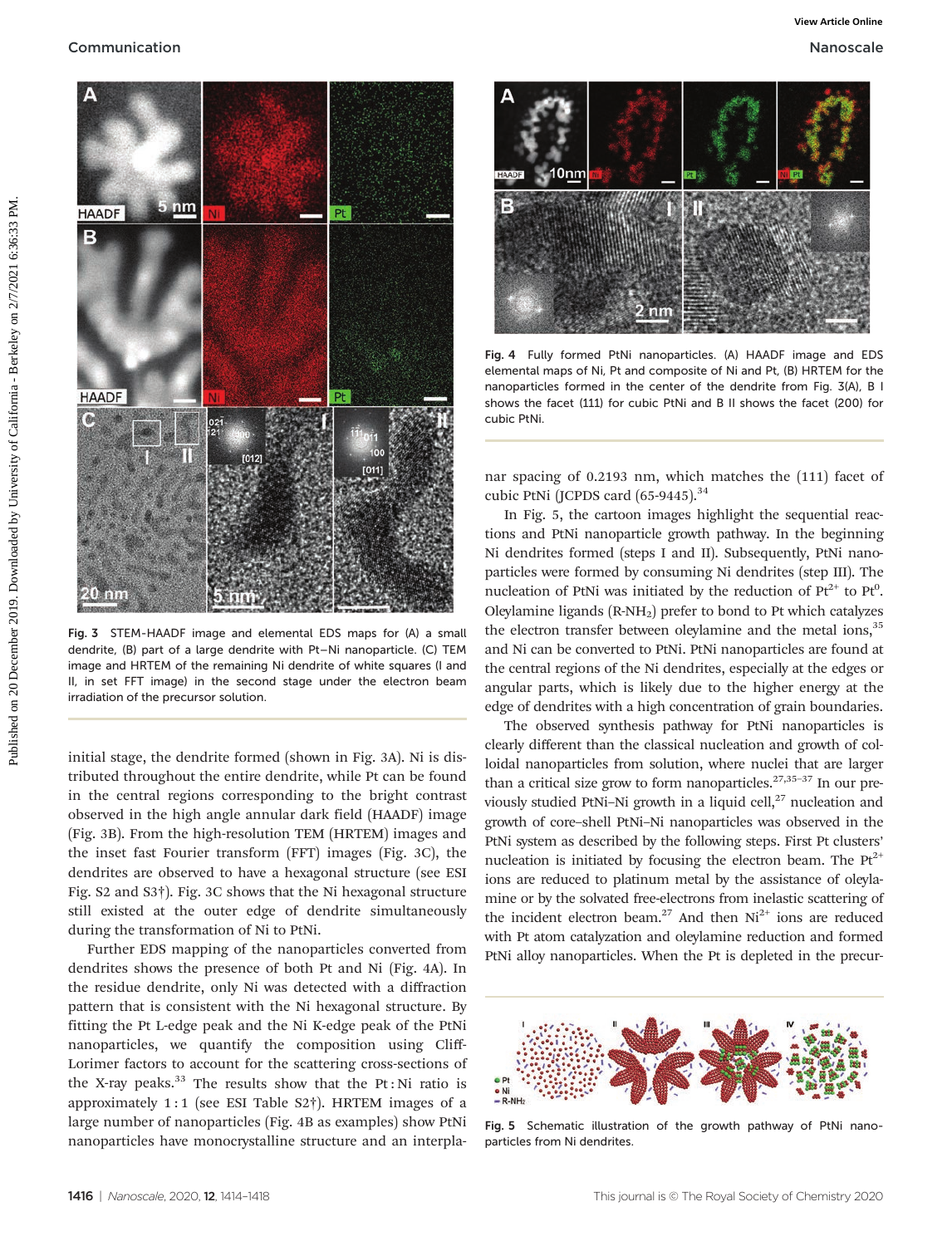sor solution, the core size is defined and then the Ni sheath forms. In contrast to the core–shell PtNi–Ni pathway, the Pt–Ni nanoparticle pathway in this work starts with an initial deposition of Ni in the form of dendrites. This is probably because of the higher solute concentration and phase spinodal in the precursor solution.<sup>38,39</sup> The precursor solution heated to 50  $^{\circ}$ C under magnetic stirring for 1 hour in this work was uniform initially and has a far higher concentration than the room-temperature saturation concentration of  $Ni(\text{acac})_2$  and  $Pt(\text{acac})_2$  in the solvent of benzyl ether, oleic acid and oleylamine. Thus, it is reasonable that nickel-platinum binary system is within its spinodal region.<sup>38</sup> As described in ref. 38, the solution with much higher supersaturations near the spinodal lost all resemblance to a classical nucleus. For example, the free energy approaches zero and no part of the nucleus is even approximately homogeneous. Under the electron beam irradiation, the supersaturated solution demixed into nickel-rich and nickel-poor phase by spinodal decomposition. The nickel ions in the nickel-rich area got electrons and formed atoms. And then nickel atoms nucleated, grew rapidly and formed anisotropic dendrites, which is consistent with the observed fast growth of Ni dendrites. **Nanoscale**<br>
See notation, the cose size is defined and then the Nishank 1 P. Main, R. Sivestane and P. Strasset, J. Peys. Chem.<br>
Seems, the main of Ni in the form of denotines, this is probably because of 2018, 278, 140,

We have ever changed the electron beam dose rate in the range of 2000–4500  $\mathrm{e}^-\,\mathrm{\AA}^{-2}\,\mathrm{s}^{-1}$  and found that the dendrite and followed nanoparticles growth speed increased with the increase of electron beam dose rate. The electron beam dose rate in this work has less effect on the morphologies of dendrites and the followed nanoparticles.

In conclusion, we observed a novel two-stage growth mechanism of Pt–Ni binary alloy nanostructures. PtNi nanoparticles can be synthesized using colloidal chemistry and electron beam initiation in the TEM. The growth pathway follows dendritic growth of Ni followed by precipitation of PtNi binary alloy nanoparticles in the center of the Ni dendrites.

## Conflicts of interest

There are no conflicts to declare.

#### Acknowledgements

We used JEOL 3010, FEI Tecnai and FEI Titan microscopes for in situ and ex situ analysis at the National Center for Electron Microscopy, Molecular Foundry of the Lawrence Berkeley National Laboratory (LBNL) under the proposal of No. 3818. L. Z. acknowledges the support of China Scholarship Council (CSC) under No. 201408130046, the Key R & D Program Projects of Hebei under No. 19211008D and the Natural Science Foundation of Hebei of China under No. E2017402039 and No. E2017402139.

#### Notes and references

1 X. Zhu, X. Niu, H. Zhao, J. Tang and M. Lan, Biosens. Bioelectron., 2015, 67, 79.

- 2 P. Mani, R. Srivastava and P. Strasser, J. Phys. Chem. C, 2008, 112, 2770.
- 3 Y. Xiao, G. Han, Y. Li, M. Li and J.-Y. Lin, J. Power Sources, 2015, 278, 149.
- 4 H. Zeng, S. Sun, J. Li, Z. L. Wang and J. P. Liu, Appl. Phys. Lett., 2004, 85, 792.
- 5 H. Zeng, J. Li, Z. L. Wang, J. P. Liu and S. Sun, Nano Lett., 2004, 4, 187.
- 6 W. Yu, M. D. Porosoff and J. G. Chen, Chem. Rev., 2012, 112, 5780.
- 7 B. Y. Xia, H. B. Wu, N. Li, Y. Yan, X. W. Low and X. Wang, Angew. Chem., 2015, 127, 3868.
- 8 L. Chen, J. M. Chabu and Y. Liu, RSC Adv., 2013, 3, 4391.
- 9 R. K. Leary, A. Kumar, P. J. Straney, S. M. Collins, S. Yazdi, R. E. Dunin-Borkowski, P. A. Midgley, J. E. Millstone and E. Ringe, J. Phys. Chem. C, 2016, 120, 20843.
- 10 A. T. N. Dao, D. M. Mott, K. Higashimine and S. Maenosono, Sensors, 2013, 13, 7813.
- 11 J.-J. Du, Y. Yang, R.-H. Zhang and X.-W. Zhou, Mater. Chem. Phys., 2015, 155, 47.
- 12 V. R. Stamenc, B. S. Mun, M. Arenz, K. J. J. Mayrhofer, C. A. Lucas, G. Wang, P. N. Ross and N. M. Markovic, Nat. Mater., 2007, 6, 241.
- 13 V. K. LaMer and R. H. Dinegar, J. Am. Chem. Soc., 1950, 72, 4847.
- 14 V. K. LaMer, Ind. Eng. Chem., 1952, 44, 1270.
- 15 M. Di Vece, D. Grandjean, M. J. Van Bael, C. P. Romero, X. Wang, S. Decoster, A. Vantomme and P. Lievens, Phys. Rev. Lett., 2008, 100, 236105.
- 16 M. A. Watzky and R. G. Finke, Chem. Mater., 1997, 9, 3083.
- 17 H. Zheng, R. K. Smith, Y. W. Jun, C. Kisielowski, U. Dahmen and A. P. Alivisatos, Science, 2009, 324, 1309.
- 18 D. Li, M. H. Nielsen, J. R. I. Lee, C. Frandsen, J. F. Banfield and J. J. De Yoreo, Science, 2012, 336, 1014.
- 19 X. Peng, L. Manna, W. Yang, J. Wickham, E. Scher, A. Kadavanich and A. P. Alivisatos, Nature, 2000, 404, 59.
- 20 Z. A. Peng and X. Peng, J. Am. Chem. Soc., 2001, 123, 1389.
- 21 H. G. Liao and H. Zheng, Annu. Rev. Phys. Chem., 2016, 67, 719.
- 22 H.-G. Liao, D. Zherebetskyy, H. Xin, C. Czarnik, P. Ercius, H. Elmlund, M. Pan, L. W. Wang and H. Zheng, Science, 2014, 345, 916.
- 23 E. Sutter, K. Jungjohann, S. Bliznakov, A. Courty, E. Maisonhaute and P. Sutter, Nat. Commun., 2014, 5, 4946.
- 24 H.-G. Liao, L. Cui, S. Whitelam and H. Zheng, Science, 2012, 336, 1011.
- 25 Z. Zeng, W.-I. Liang, H.-G. Liao, H. L. Xin, Y. H. Chu and H. Zheng, Nano Lett., 2014, 14, 1745.
- 26 U. Mirsaidov, H. Zheng, Y. Casana and P. Matsudaira, Biophys. J., 2012, 102, L15.
- 27 L. Zheng, X. Zhang, K. C. Bustillo, Y. Yao, L. Zhao, M. Zhu, W. Li and H. Zheng, Nanoscale, 2018, 10, 11281.
- 28 I. M. Lifshitz and V. V. Slyozov, J. Phys. Chem. Solids, 1961, 19, 35.
- 29 Y. Liu, K. Tai and S. Dillon, Chem. Mater., 2013, 25, 2927– 2933.